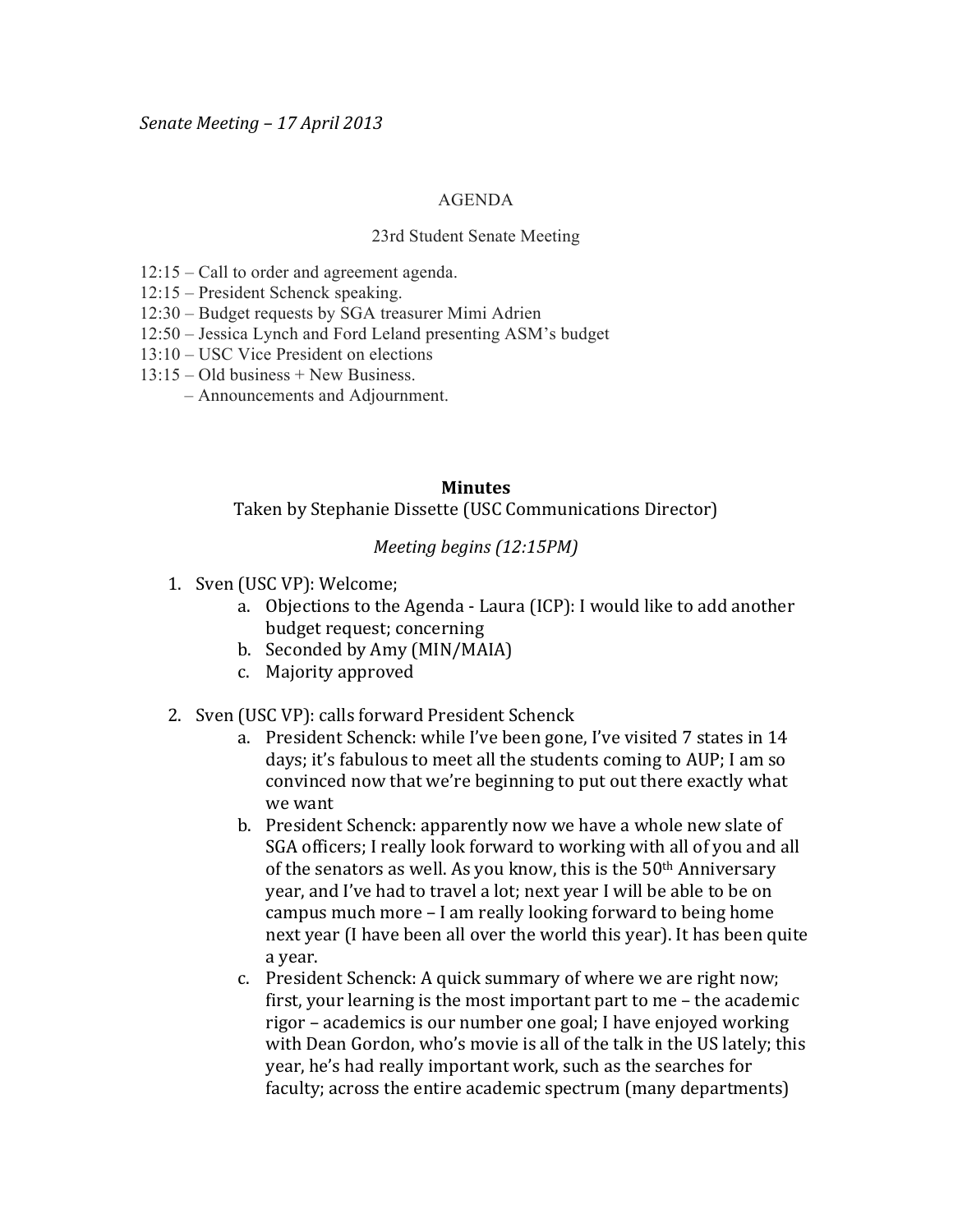have had successful searches; The Dean has also been working on re-conceptualizing our entire graduate program, newly "The AUP program of Graduate Studies;" we are going to go to more modularizing and individualizing graduate programs for next year; we are also looking into a new summer session; currently it's a 7 week session, and we will probably move to two sessions 4-5 weeks.

- d. President Schenck: in finance, we are in the middle of the budget process; we will take our first draft to the board soon; you are probably concluding your budget process of the year now – maybe over the summer; we send our budget for the next year starting in May; we are hoping to add an alumni board to AUP – targeting  $30-50$ people; I want to create a sort of training ground for alumni to later become members of the board of trustees
- e. President Schenck: we are also working on the campus plan; trying to find and purchase real-estate in the  $7<sup>th</sup>$  is the hardest things I've ever done in my life; we were looking at a building on the rue de l'Universite – this isn't a stable enough project; the second project was at le motte piquet – I love it just as much as the first one, the same size; it has a three story atrium – we would use the atrium as the grand salon, include the library and academic resource center; they would not rent to us because they thought of us as a school not a university; a year later, they said they were ready to sell; this building currently is owned by 21 family members; we have been negotiating with them for three months, they finally decided to sell, and then they decided to rent not to sell; they are fighting with one another over it, but they don't have a tenate; I remind them twice a week that we are still interested; there is a third building on rue de Grenelle too; it's a much larger building, and we are in active negotiations with them now. Stay tuned. I wish I had more information for you now, but we will not stop until we find this building for you; hopefully we will have closed by the end of the summer.
- f. President Schenck: we are going to begin on a three-year plan to renovate the rest of campus; working with an architect; this summer we will start largely with Combes but also some in Grenelle; the final cosmetic stuff won't happen until later – windows, roofing, etc. have to come first.
- g. President Schenck: I am also pleased to say that a team of students including the SGA along with student affairs sent me a vision statement for the future of the Amex; we want a new café/bar in the new building; I asked these students to send in a vision statement so that as we continue to make decisions about this, we can keep a student perspective in mind; there will be a significant change, an integration with the library, etc., in the new building; some students thought that maybe a meal plan would be a good addition; we currently have between 30-60 rooms in Campusea; we are working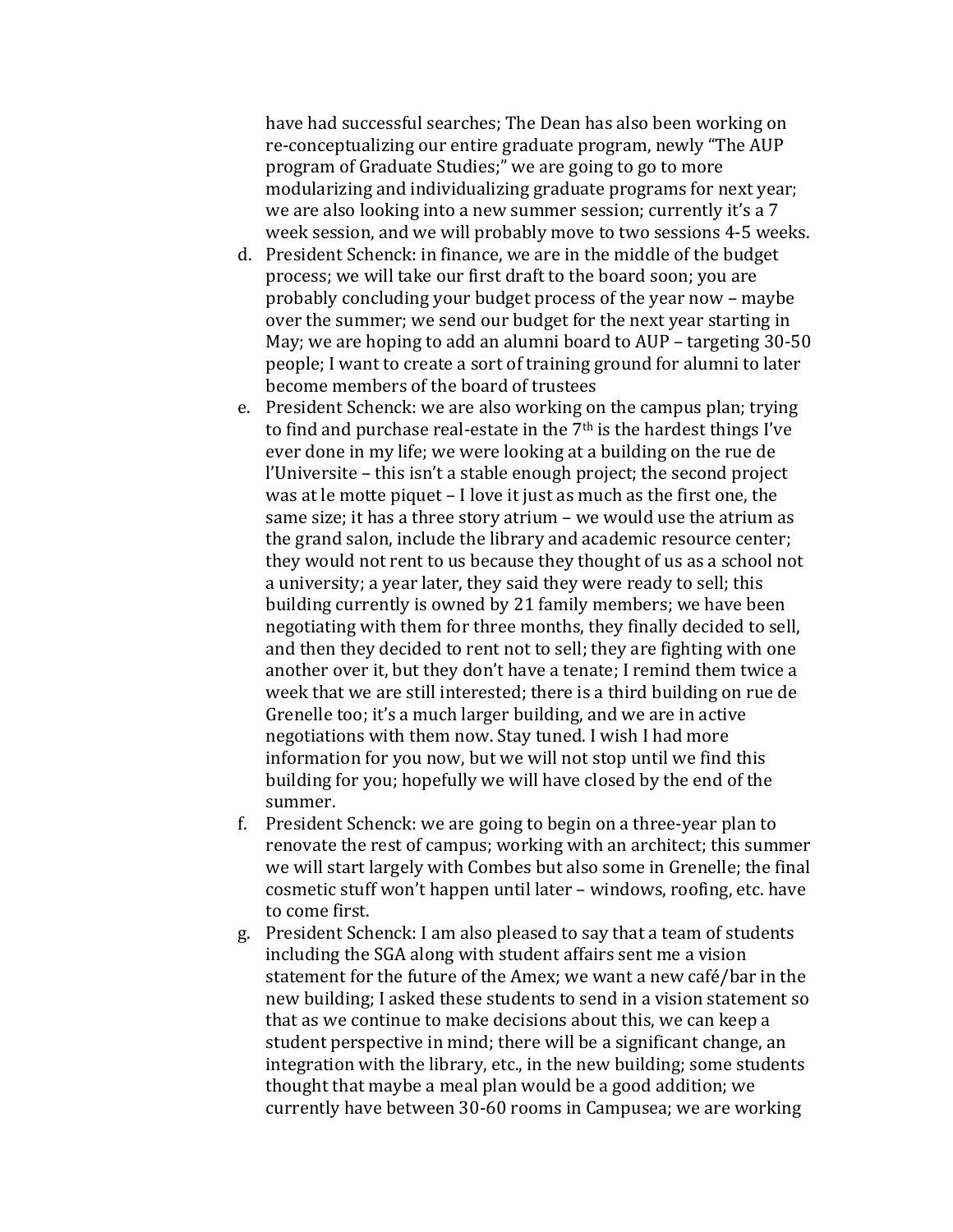with them to get a new building, on the bus 80 line, we would be able to offer housing to every incoming freshmen once that comes to fruition. There would be a fairly liberal opting-out process too, we don't want to make students do this, just have it as an option. The parents want to hear about dormitories, not about the mission statement of the school, that's all over the country; if we can offer that housing for at least the first year, that would be huge; that will probably be prepared around 2015.

- h. President Schenck: Admisions; last year our applications went up 500% last year; we added extra essays, etc. this year to weed out a few applicants; so far, admissions is consistent; we have people confirming earlier; we restructured our process in the US, and the stats are the same; admissions is going up everywhere, our percentages of students applying world-wide are consistent. I am continuing to work on more and more countries around the world.
- i. President Schenck: finally, on Outreach and Advancement; I am ready for this 50<sup>th</sup> Anniversary to end; AUP got it's first million dollar gift from an alumnus this year, so it has payed-off. They wanted this to mostly go into ARC. It was a student that I had once, worked with, admired, enjoyed, so I am very pleased. Alumni have given much more generously this year; this will all go into the new student life and learning center; I hope I can meet with you again before the end of the semester to give more information
- j. President Schenck: I have questions for you; would the new student government team, including senators like to have training again this year, should I invite the leadership coaches?
- k. Sven (USC VP): I would like that, but I think we need to discuss that as a team.
- l. President Schenck: Patrick (USC President), you may remember how this worked last year; you could leave this semester with a tremendous sense of connectedness.
- m. President Schenck: Any questions?
- n. Laura (ICP): Thank you for coming. As a graduating student, I have a question about academics; it's very complicated to apply in Europe with our accreditation system; is that something that you are keeping in mind? I know that we are accredited in France, but I had trouble getting accepted at the Sorbonne because of our system.
- o. President Schenck: First of all, we will never be accredited by the French – of every country in the world, it only recognizes public universities as accredited in their system; we have recognition, as a superior stautus and of our research status; no one would set up here now, given French labor law and democracy – there is a reason why no one else has; there was someone very open to helping us get accredited this way – Marc Montheard helped put together the dossier on this; the French system looks for the number of hours you are in a chair, for example, which is not how we measure it; we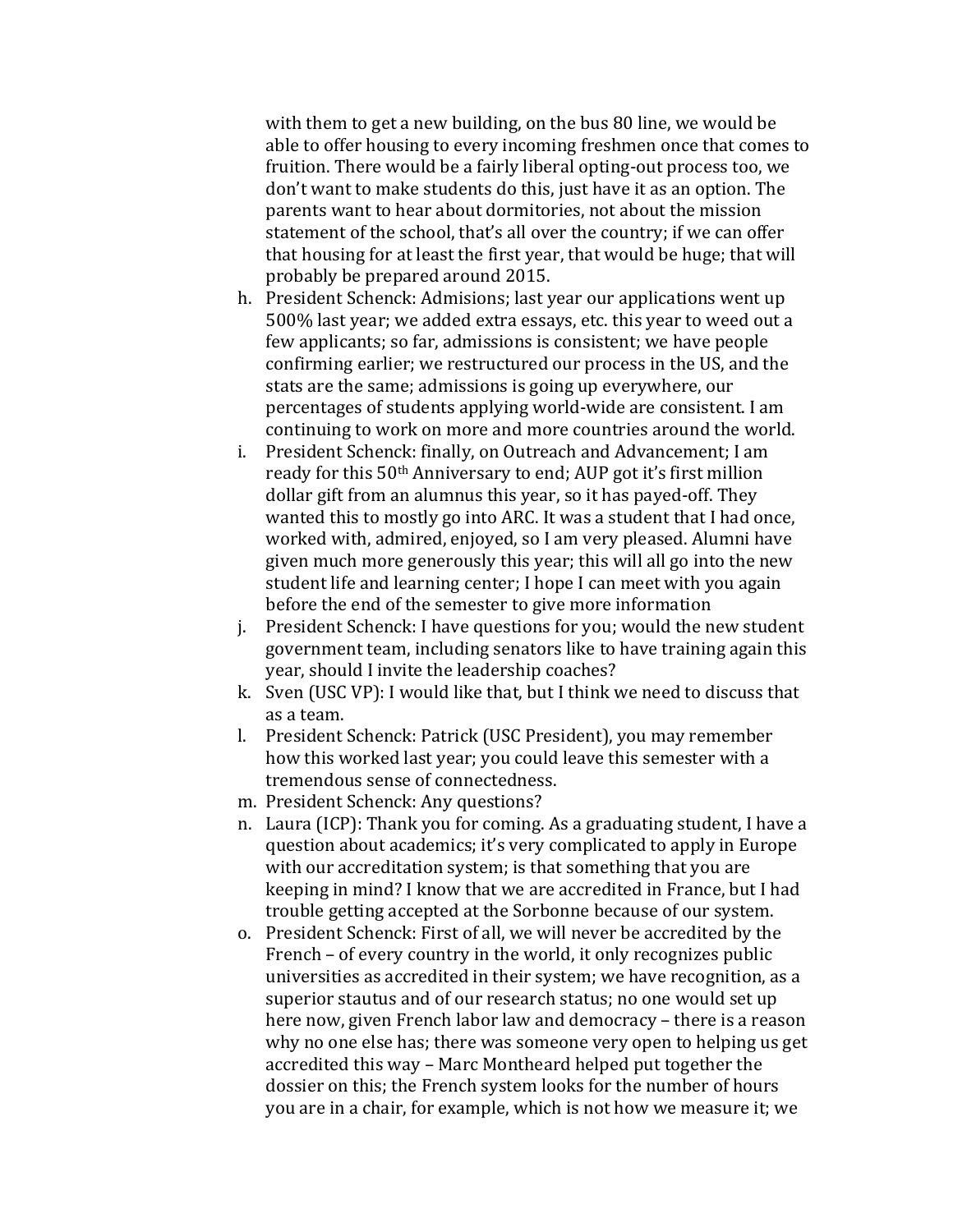had to help align our process with the French system – fudging things a bit; this was about to get reviewed when the new government got elected; the new response was, "but your diploma is not a French diploma." But I am trying a new route, hoping that within a couple of years things will loosen up a bit. That said, I am surprised to hear that you had trouble.

- p. Laura (ICP): The masters I am looking for is in Law.
- q. President Schenck: That's why. It's a different degree here. I would be happy to talk to you individually about this.
- r. Nour (Sophomore): Thank you for coming and shedding some light; but I am confused about the new security arrangements at Bosquet.
- s. President Schenck: How old is the new protocol, since Monday?
- t. Nour (Sophomore): But we haven't gotten any email.
- u. President Schenck: I was in Boston on Monday, dealing with that problem in person; I am normally the one that sends that mail. I was much more worried about past events. Having spent the day in Boston, it seems to me it's an American crazy thing, and probably more likely connected with – you know that the last kilometer was dealing with families involved in that massacre? – it seems to me that is why it happened; I assume this is just a pre-caution considering. I was stopped on the way in  $-$  I am glad too.
- v. Sven (USC VP): Moving on.
- 3. Sven (USC VP): introduces Mimi (Treasurer) on Budget presentations
	- a. Mimi (Treasurer): introduces the overall budget presentation (to be attached)
	- b. Mimi (Treasurer): some Senators still have not used their 100 euro budgets – I know they are coming in, but I need to know by this week, otherwise that money will be taken back in; Alex (Film), I know you are giving your money to Luke's "Nightvision" project
	- c. Alena (Comp Lit): the Comparative Literature department is holding a soirée at the end of the year, we would like to invite the whole school and staff; we would like to request 350 euro for that, but we will happily give back what we don't use of that
	- d. Stephanie (IBA): motions to approve
	- e. Darcee (MPL/MPPA): seconds
	- f. Laura (ICP): move to previous question
	- g. Budget accepted unanimously
	- h. Max (Econ): what if we want to spend it the week before finals?
	- i. Mimi (Treasurer): just send me an email, and I will mark it down. What's left will go back into student scholarships
	- j. Mimi (Treasurer): back to the budget presentation
	- k. Mimi (Treasurer): speaking on clubs, we have all our regular active clubs that will continue – the clubs room has been successful, etc.
	- l. Mimi (Treasurer): Again, whatever isn't used by the end of this week will be reabsorbed into student scholarships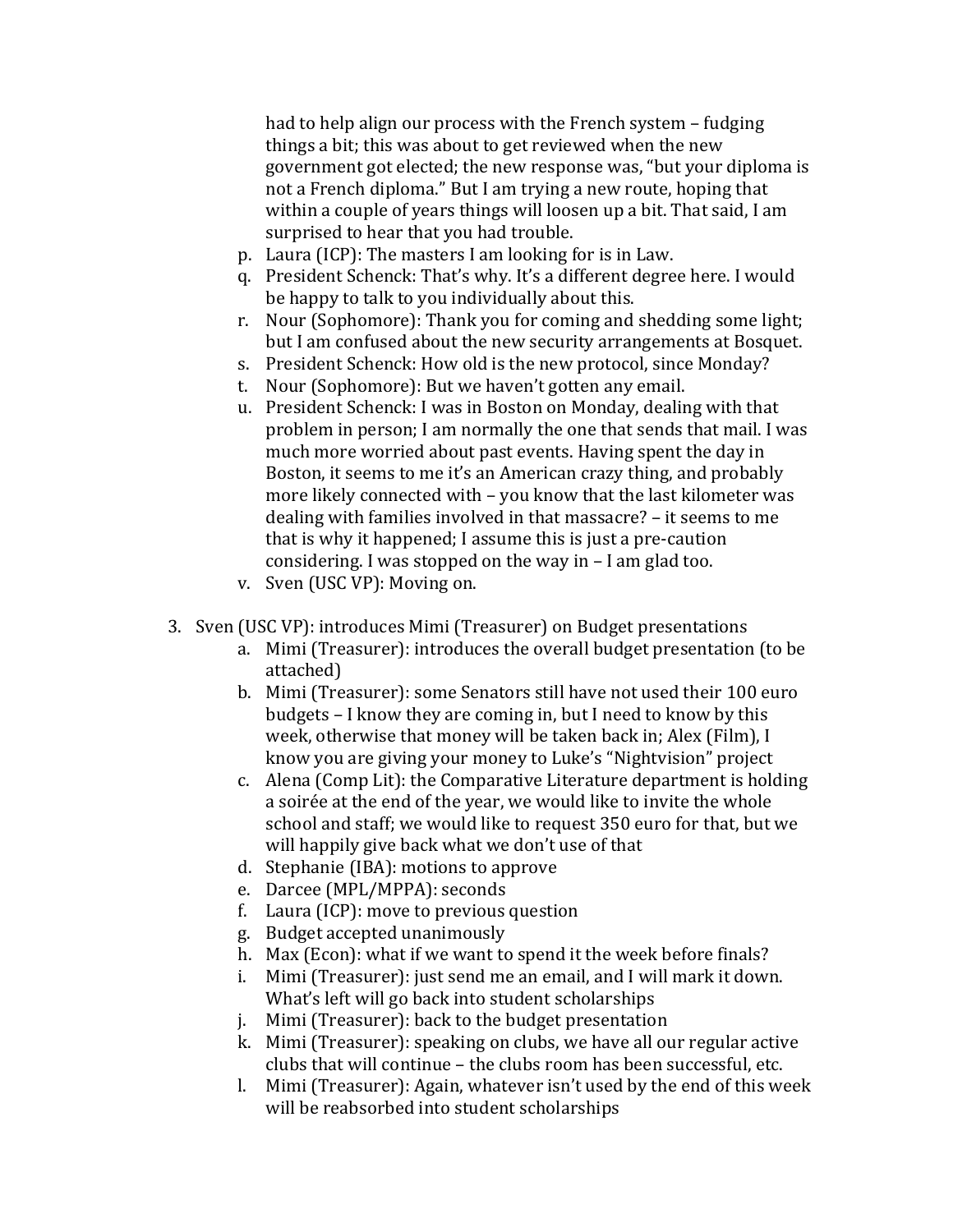- m. Mimi (Treasurer): finally, with Luke's Nightvision project; he is getting support from the USC, the Film Department, and Alex (Film) senator's budget
- n. Luke: Nightvision is a film project that began last September; I managed to raise funds with help of the AUP student community to work on this; the film is now complete; I believe this film represents the potential of film students coming out of AUP; this project would not have been possible without AUP's support – not only through the fundraising last September, but also as mentors throughout  $-I$ would like to air this film for the community as a thanks; hopefully, I can even screen the film more than once; this will be linked to a bigger premier event – there's a cocktail at the bar next door after the showing; there will be a Q&A following.
- o. Laura (ICP): I would like to move to approve this budget.
- p. Stephanie (IBA): seconds
- q. Laura (ICP): move to the previous question
- r. Budget approved unanimously
- s. Sven (USC VP): short point of information if you feel you won't need new questions, you can skip to asking for a direct vote
- t. Amy (MIN/MAIA) to present a budget
- u. Amy (MIN/MAIA): next Friday we are having a student conference in relation to the trip to Bosnia (information to be attached); we already have speakers coming – I have met one personally, and he is the most incredible person I have met in my life; there will be student premier of a video shot in Bosnia; there will be grad and undergrad student presentations including myself and Laura (ICP);
- v. Amy (MIN/MAIA): it's a platform, it's a formal event; a creative and academic output about their work; there is a film trailer (to be attached)
- w. Amy (MIN/MAIA): we are asking to pay for transport for one of our speakers: 1541 euros is the total: I will pay for the refreshments out of my Senate budget
- x. Laura (ICP): move to a direct vote on this amazing conference
- y. Budget passes unanimously
- z. Mimi (Treasurer): finally, for the AUP showcase on the  $30<sup>th</sup> it's$ going to be a big event; the theater has been rented, this is just for the decorations, etc.
- aa. Darcee (MPL/MPPA): moves to a direct vote
- bb. Amy (MIN/MAIA): seconds
- cc. Budget approved unanimously
- dd. Sven (USC VP): we need an official second on Laura's motion
- ee. Nour (Sophomore): officially seconds
- ff. Mimi (Treasurer): moving on -
- gg. Laura (ICP): Sorry to interrupt may I ask how much exactly is left after what we have just allocated  $- 4,877$  euros.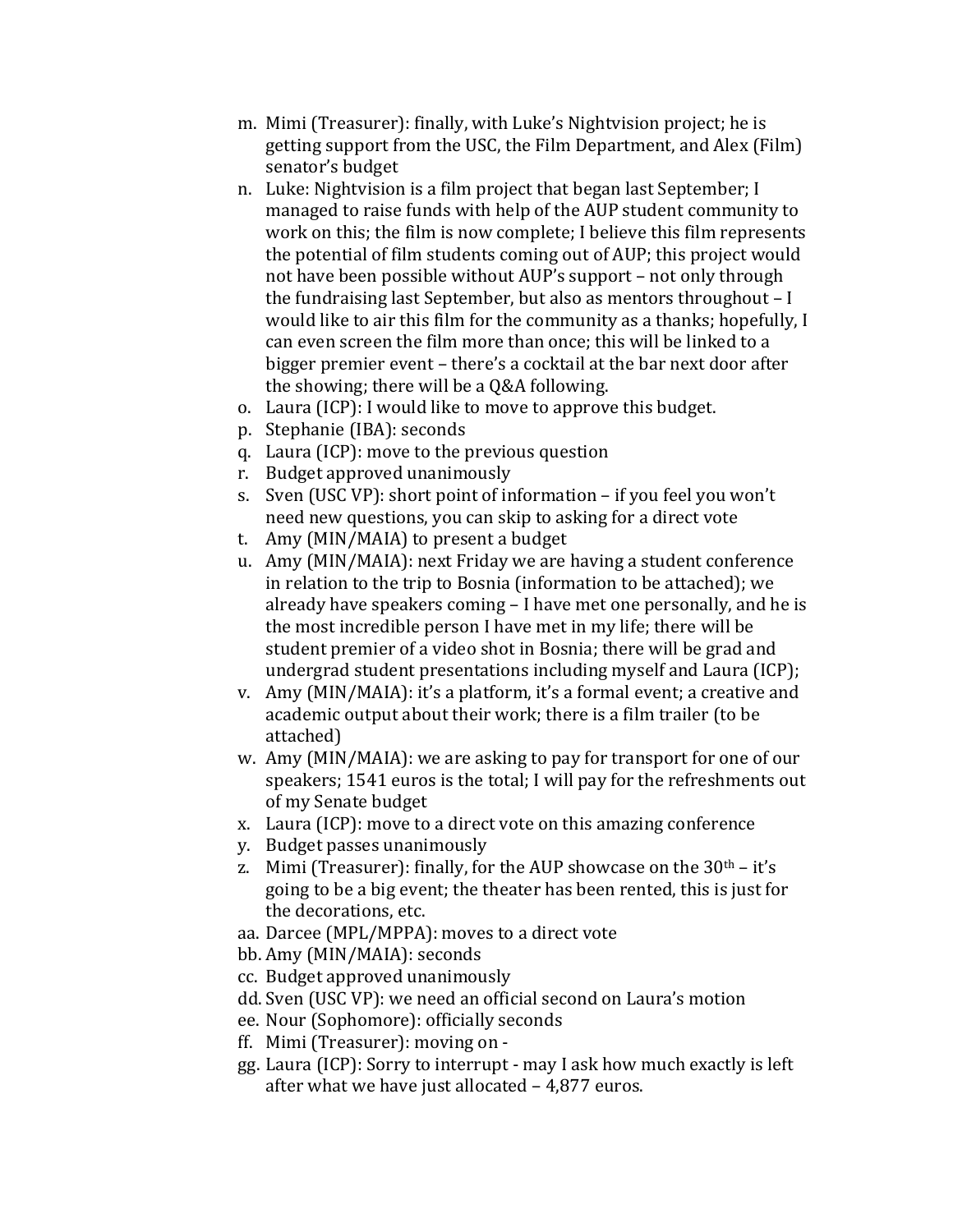- hh. Mimi (Treasurer): anything left will go to the AUP student scholarship
- 4. Laura (ICP): added to the agenda
	- a. Laura (ICP): we have a former French President coming on Monday; we have been having some budgeting communication issues with the administration and everyone, basically
	- b. Laura (ICP): the President's offer is paying for a lot of stuff; the SGA is giving us 300, which we will probably use for glasses; we would like to ask the Senate for money for 20 bottles of champagne; this will be used for the reception afterwards; student leaders will be invited; we need nice champagne for this – we would really appreciate the help; if you think this is too much, you can lower it
	- c. Mimi (Treasurer): this is from the Senator budget;
	- d. Laura (ICP): if you aren't using
	- e. Stephanie (IBA): I would be willing to offer my senator's budget; Darcee (MPL/MPPA): agrees
	- f. Alex (JCC): in the Constitution is does not say that the Treasurer needs to approve this; it's up to the Senators; it the student senators want to approve their own budgets, they can do that too
	- g. Stephanie (IBA): I motion to approve using our senate budget
	- h. Alena (Comp Lit): seconds
	- i. Togzhan (Senior): can you talk about what this event will include?
	- j. Laura (ICP): yes, it's a conference; Bosquet is too small, so we will have this in Combes; like with David Lynch, we need to have reservations – Four French ministers will come; the former President will come and speak in English – he's over 80 years old; we just want this to be as comfortable and nice for him as possible
	- k. Nour (Sophomore): sorry, which two senators just gave their budgets; and how much out of clubs?
	- l. Laura (ICP) and Darcee (MPL/MPPA) and Stephanie (IBA) approved their own, so it's 300 euros
	- m. Nour (Sophomore): move to previous question
	- n. Budget approved unanimously
- 5. ASM invited up to present their year's budget (presentation to be attached)
	- a. Ford (ASM): quickly, I am going to go through our year in ASM; we need to request our budget for next year now too. This year was very different from any other – we were just accepted as a curriculum with the school, we needed to update a lot for that; it's been a rocky ride, we've learned a lot; we wanted to acquire the tools necessary; it allows us to arrange for sustainability – we needed this for the next decade; we worked on increasing quality and lowering printing cost; establishing a brand; etc.
	- b. Ford (ASM): we now have only two academic journals; we've printed two Peacock magazines; Planets; we have moved into e-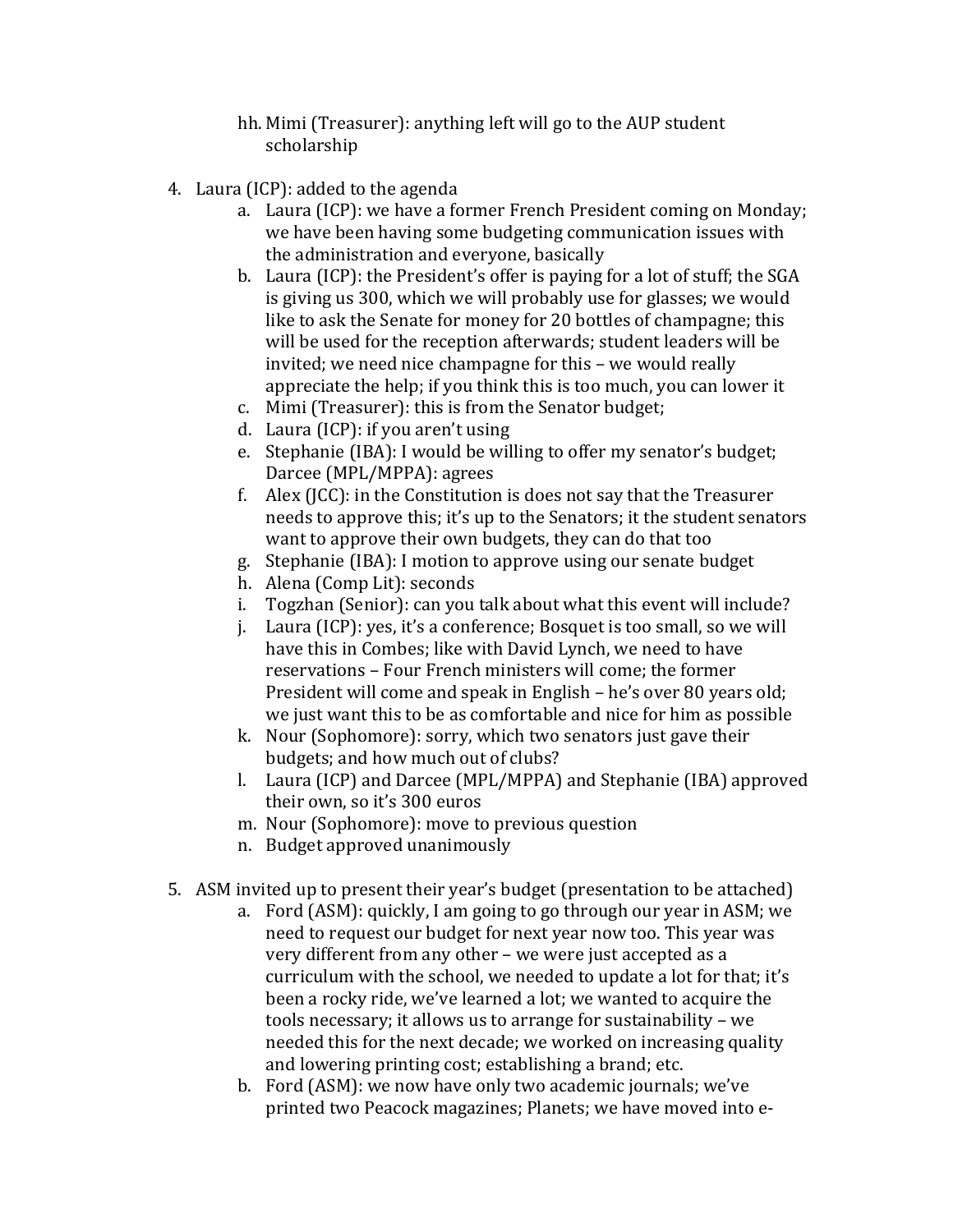printing now as an option too; we also have weekly updates on the 7eme and worked on the radio

- c. Ford (ASM): last semester they were really successful, with about 70 pupils; this semester we have had a lot more learning – we've had to restructure our teams and have not been able to print as much; we have been reviewing what worked and what didn't so that we can fix this for next year; we launched a new project – the new website; it is not the global website we wanted it to be, but it is the face of our organization; it's not just for our students, it's bigger – we are establishing relationships with advertisers and people we interview; it's one of the first images people see of the quality of our student body outside AUP
- d. Ford (ASM): the renovations this year are why our budget needed to be so large; the classes have been giving students the tools they need to work in a team and discover these possible future careers; it's all hands-on experience; we are also attracting better applicants; we have two students coming back to AUP because they love working with ASM and they feel it's supporting what they want to do with their lives; we are also attracting attention outside of AUP; American Apparel is also funding our Launch party this year; we are also changing the way AUP clubs are seen
- e. Jessica (ASM Treasurer): to emphasize. ASM has been receiving inconsistent budgets; this year, the quality being reproduced has been amazing this year, and we needed more tools; (presentation to be attached with budget breakdown)
- f. Jessica (ASM Treasurer): we have an amazing relationship with our printers, just outside of Paris; they print all our publications; they come into Paris and sit down with us, they discuss all the precise details – it really helps with cost; the Peacock printing cost went down, actually, because they discovered they could print on thinner paper; with the Planet, the quality went up and actually not printing in March saved some money as well; with the 7eme, they have a Wordpress structure; they and all the various publications have been offered 100 euros; we have a cushion of 3,550 that we have not touched at all:
- g. Jessica (ASM Treasurer): half the money was spent on renovations, the rest is going into publications;
- h. Ford (ASM): so for our Launch party, all we are using of our money is in marketing; the rest listed are about our teambuilding exercises to come; we will meet with the new team on a weekend to help with transitions; we have a party coming to use for new applicants – a small cocktail; we are sponsoring the student showcase too  $-400$ euros; we want to increase the knowledge of our organization on campus; any questions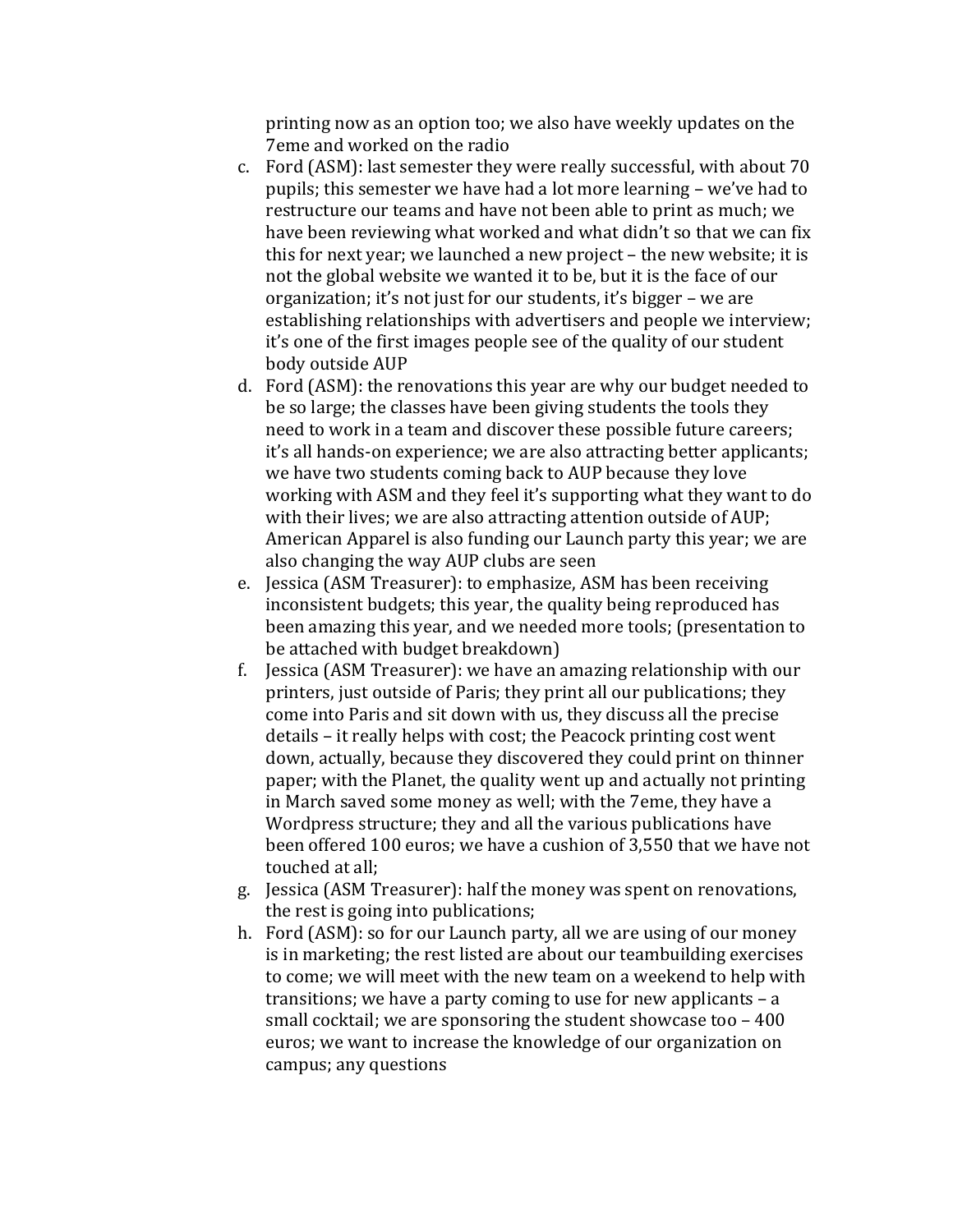- i. Mimi (Treasurer): just a technical question why does it say  $41,000$ euros at the beginning when you were allocated 40,000? (in the projection)
- j. Jessica (ASM Treasurer): that has to do with the cushion... it is 40,000 that was allocated, it must just be a mistake; I will double check it from the last presentation
- k. Ford (ASM): what we are attempting to do for next year is listed here; we are working on developing a real community – that's why we want to have this cocktail and the pass-it-on workshop; my goal would be to have teambuilding exercises at the beginning of the year as well; because web is so different from print, our generation needs hands on experience in both; we want to make our radio show a public broadcast; that would be a much more professional format for broadcasting; we would love to have a video broadcasting branch too; students such as Luke should receive more support; we want to create as many experiences as possible for students interested
- l. Ford (ASM): what I would request for next year is a budget for 25000; this is just over half of what we asked for last year; that excludes our renovations; we are planning on 6 productions of the planet; 2 peacock; 2 academic journals; there are also things we want for tools... etc. (See presentation). That's 25,000 exactly. Any questions?
- m. Laura (ICP): I think it's important that you do start out with a considerable amount; perhaps 20,000 is better; maybe that way you have what you absolutely need, but if you need to make a request later;
- n. Kevin Fore: academic affairs has also invested in ways it never had in the past, such as 90,000 for free credits and paying for professors; I might suggest you table this
- o. Alex (JCC): you also need to consider last year's contract, if you need to rewrite it; I suggest you table it;
- p. Ford (ASM): I was a Senator for a year, I understand how the budget process works; we are not a club, we are a bigger organization – we are the largest one on campus; seeing as we are not a normal club, we need to establish a trust relationship here between us and senate; we need your trust and some room to work with; please do consider this, we will return what we do not use;
- q. Jessica (ASM Treasurer): I also want you to understand all the work that has already gone into this – in the past  $50,000$  has been allocated; we started this with  $40,000$ , this goes down to  $25,000$ ; the printing costs have already gone down  $60\%$ ; there is always room for growth; the extra five thousand should remain as the first year –
- r. Sven (USC VP): I have to cut you off;
- s. Stephanie (IBA): I motion to approve
- t. Maritza (Art History): seconds